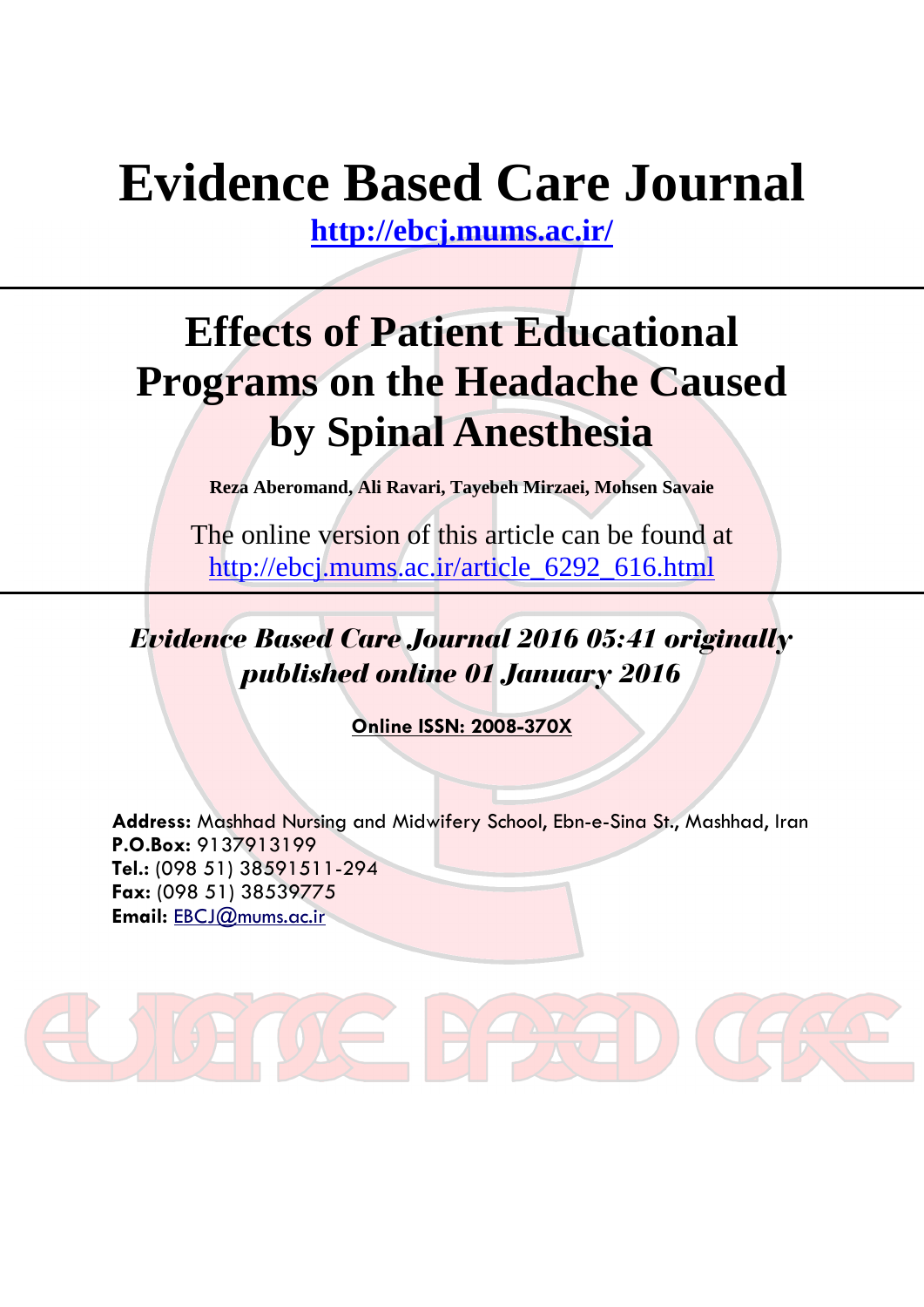

**Evidence Based Care Journal** 





### **Effects of Patient Educational Programs on the Headache Caused by Spinal Anesthesia**

Reza Aberomand<sup>1</sup>, \*Ali Ravari<sup>2</sup>, Tayebeh Mirzaei<sup>2</sup>, Mohsen Savaie<sup>3</sup>

**Received**: 01/11/2015 **Accepted**: 06/01/2016

Evidence Based Care Journal, 5 (4): 41-50

### **Abstract**

**Background:** Headache is the most common complication caused by spinal anesthesia. Systematic educational programs about conservative treatments could be effective in the reduction of headache after spinal anesthesiz.

**Aim:** This study aimed to evaluate the effects of training programs on the headache of patients after spinal anesthesia.

**Method:** This empirical study was conducted on 120 patients within the age range of 16-40 years who were candidates for general, orthopedic and urology surgeries in Dr. Shahidzadeh Hospital of Behbahan, Iran in 2015. Patients were randomly divided into two groups of intervention and control. Scheduled training was provided for the intervention group, and the control group received routine training. Intensity of headache was recorded using the visual analogue scale (VAS). Data analysis was performed in SPSS V.14 using Chi-square and independent T-test.

**Results:** In this study, Chi-square test showed a statistically significant difference between the groups in terms of incidence and time of occurrence of headaches. In total, eight patients (25.8%) in the intervention group and 23 patients (74.2%) in the control group had headaches ( $P=0.001$ ). In the first 48 hours after anesthesia, all patients in the intervention group and 11 patients (47.8%) in the control group had headaches  $(P=0.03)$ . Moreover, independent T-test revealed a significant difference between the mean of pain intensity in patients of the intervention  $(5.0\pm1.8)$  and control groups  $(7.1\pm2.1)$  (P=0.01).

**Implications for Practice:** According to the results of this study, systematic education of patients could effectively reduce the occurrence and intensity of headaches after spinal anesthesia. Therefore, it is recommended that patient training be included in the preoperative preparation program in order to prevent headaches after surgery.

**Keywords:** Headache, Patient education, Spinal anesthesia

<sup>1.</sup> Critical Care Nursing Master of Science Student, School of Nursing and Midwifery, Rafsanjan university of Medical Sciences, Rafsanjan, Iran

<sup>2.</sup> Geriatric Care Research Center, Assistant professor, Rafsanjan University of Medical Sciences, Rafsanjan, Iran

<sup>3.</sup> School of Medicine, Assistant professor, Ahvaz Jondishapoor university of Medical Sciences, Ahvaz, Iran

Corresponding author, Email Address: dr.ravari@rums.ac.ir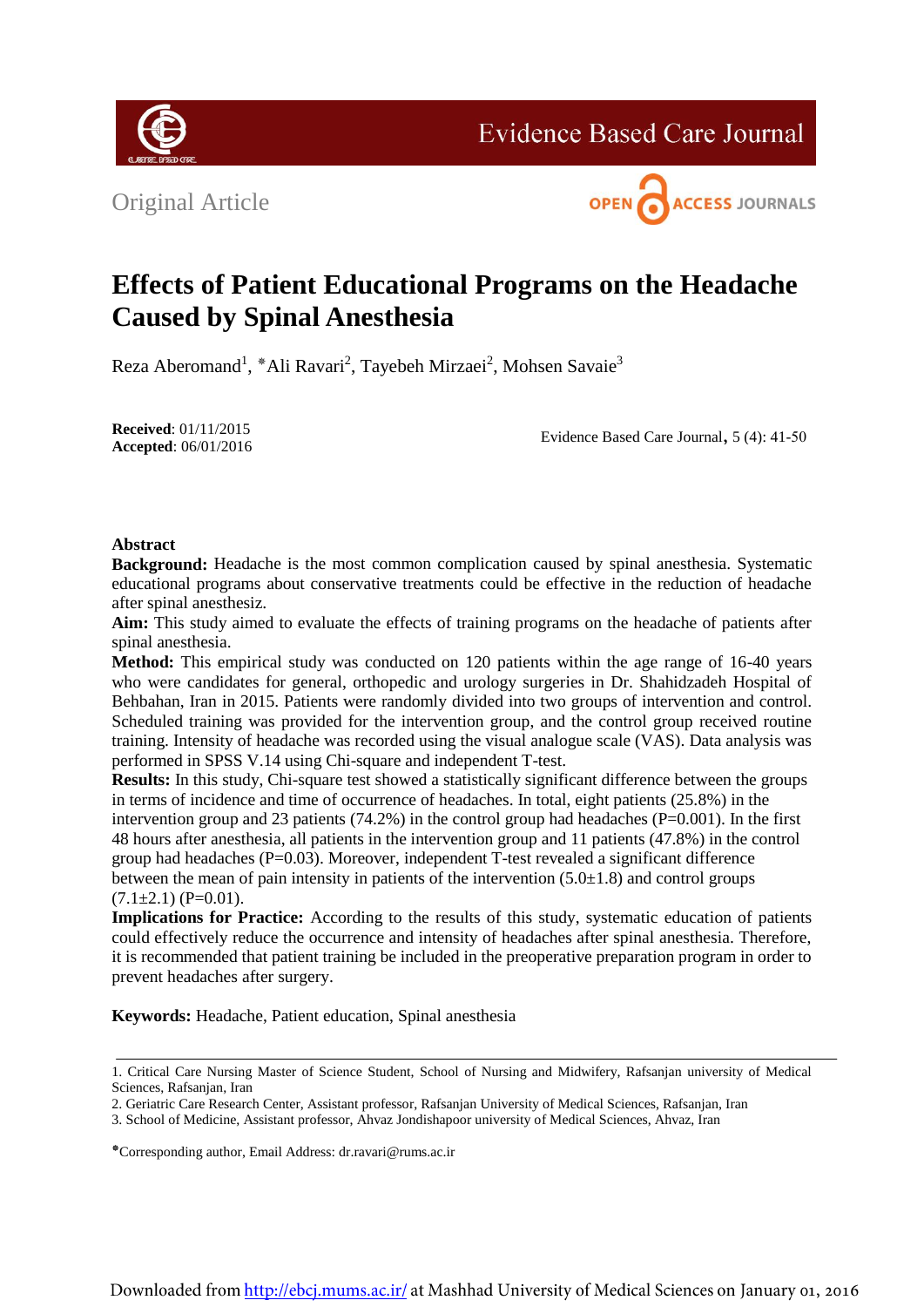#### **Introduction**

Spinal anesthesia is performed for thoracic surgeries  $(T_4)$  in general operations, gynecology, orthopedics and urology (1-3). This method is associated with numerous benefits, such as patient convenience, reduced side effects of general anesthesia, shorter length of hospital stay, and postoperative pain control (4, 5). Despite various merits, spinal anesthesia is associated with complications such as nausea, vomiting, double vision, photophobia, neck pain, and headaches (6-8). Intense pain is one of the most common complications caused by spinal anesthesia (9).

Previous studies have presented variable results regarding the prevalence of headaches after spinal anesthesia. In a study by Singh et al. (2010), the prevalence of headache after spinal anesthesia was reported to be 25%, while Tinca et al. estimated this rate at 42.8% (10, 11). In another study, Deo (2013) reported the prevalence of postoperative headaches to be 0.1-36% (12), and this rate was estimated at 1-40% in a study by Najafi et al. (2014) (13). In 2012, Zeger et al. quoted from Sam that the prevalence of postoperative headaches is approximately 30% (14).

Possibility of postoperative headaches depends on several factors, including the age, gender, diameter of the needle, pregnancy, body mass index (BMI), history of headaches, and experience level of the anesthesiologist. Headaches are known to be more prevalent among young adults and women (especially pregnant women) (15-17). According to the literature, pain intensity is lower with the use of spinal cone-shaped and Sprotte and Whitacre needles, and it increases with the use of sharp-edged Quincke needles.

If the cross section of the needle tip is placed parallel (longitudinal) to the fibres of the dural mater, headache is less likely to occur. On the other hand, increased number of punctures in the dural mater is associated with higher intensity of headache (18, 19). This type of headache is described as an intense, indistinct and pulsating pain mostly affecting the back and front of the head. The headache has a higher intensity in standing and sitting positions and it is slightly relieved while lying on the back. In addition, it might be accompanied with nausea, vomiting and visual disturbances (14, 20).

Dural tear leading to the discharge of the cerebrospinal fluid (CSF) is considered as the main cause of headache. This process reduces the volume of CSF, which stretches pain-sensitive brain structures downwards, giving rise to intense headaches. Another hypothesis regarding the occurrence of headaches proposes that reduced volume of CSF leads to the activation of adenosine receptors and cerebrovascular dilation, eventually stimulating the pain sensors in brain structures (2, 21, and 22).

Use of atraumatic types of needle (slightly sharp edges) with small diameters and adequate experience level of the anesthesiologist could contribute to the reduction of headaches after anesthesia.

Although drugs such as gabapentin, sumatriptan, cosyntropin, theophylline, aminophylline, ondansetron and hydrocortisone cannot decrease the intensity of headache, they are able to shorten the duration of pain (23, 24). Some of these medications have been associated with side effects such as increased blood glucose, increased or decreased heart rate, reduced blood pressure, seizure and distraction, nausea and vomiting (17, 23, and 25).

One of the invasive approaches for the treatment of postoperative headache is the use of epidural blood patch (EBP) (injection of 20-30 cc of the patient's blood into the epidural space). This method has been shown to cure headaches in more than 90% of the cases  $(3, 7, 26)$ . However, EBP is associated with complications such as infection, random dural tear, refusal of the patient, and hematoma (2, 27, 28).

Random dural tear may increase the intensity of headache. In this regard, non-medicinal approaches are preferred since they are cost-efficient, non-invasive and associated with few side effects (29). The headache caused by spinal anesthesia could be diminished by sufficient bed rest, use of oral or intravenous fluids and other common conservative treatments (3, 12, 30). Some studies have focused on the pivotal role of bed stay and extra fluid intake in the treatment of headaches after spinal anesthesia (31).

In 2006, Ahmed quoted from Trenbal that in order to cure headaches after spinal anesthesia, patients should lie down in the supine position and drink lots of fluids during recovery. This could effectively control the symptoms of headache in mild cases (31). In 2013, Deo determined four main steps for the treatment of headache after spinal anesthesia, and the first stage involved the use of conservative approaches (e.g., bed rest and fluid intake) (12).

In one research, Lavi (2010) claimed that to reduce and cure headaches after spinal anesthesia, conservative approaches, including bed rest and fluid intake, should be used. In case the headache is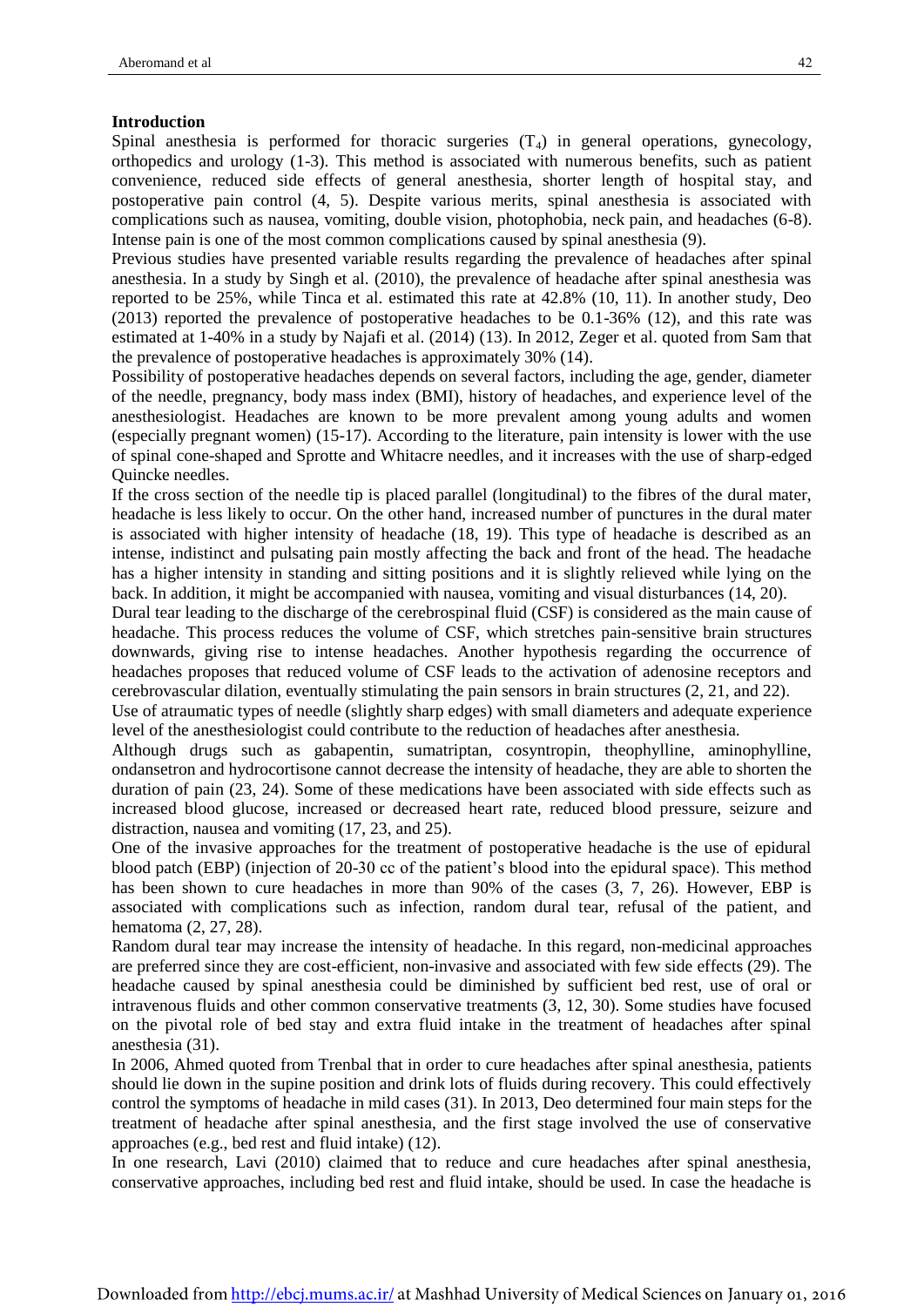severe and disabling and does not respond to supportive treatments, EBP should be considered at least 24-48 hours after spinal anesthesia (32). Previous studies have confirmed the higher efficacy of conservative methods compared to invasive approaches in the treatment of headaches. If the patient adheres to the conservative approach, the intensity of headache is likely to decrease significantly (3, 12, and 27).

On the other hand, some studies have indicated that conservative methods have no specific effect on the severity of headaches after spinal anesthesia (9, 21, 32). For instance, in a review article by Shah and Thomas (2007), use of needles with small diameters through parallel insertion into the dura mater fibers was recommended to reduce the risk of headaches after spinal anesthesia. According to the other findings, supportive and conservative treatment methods could only be effective in cases with mild headache (33).

In another review study in 2013, Nguyen and Walter stated that despite the lack of evidence, most traditional treatments, such as bed rest and high fluid intake, are commonly used for curing headaches (9). In another review by Sudlow and Warlow (2013), no reliable evidence was found in randomized clinical trials to confirm the efficacy of common bed rest after dural tear. Moreover, the exact role of fluid intake therapy in the prevention of headaches after dural tear remains unclear (34).

In another review article in 2012, Ghaleb et al. claimed that although bed rest could prevent the escalation of headache, it cannot prevent the occurrence. Furthermore, they reported that fluid therapy exerted no protective effects against headaches; nevertheless, dehydration was noted as a significant issue to be prevented in patients (20). While some studies have confirmed the positive impact of conservative approaches (e.g., bed rest, fluid therapy) on curing headaches, the mechanism of these effects remains unclear in the viewpoint of some medical researchers.

Conservative treatment methods could be executed through educating of the patients. Education is a non-invasive approach with the least amount of complications. Patients could receive training on all the aspects of conservative treatment methods. Previous studies have indicated that patient education could be considered as a medical procedure for the reduction and control of migraine and tension-type headaches (35, 36).

In 2009, Sadoughi et al. reported that progressive relaxation training decreased chronic tension-type headaches. They concluded that in general, management of headache with regular home practice could reduce the length and severity of pain (35).

In another research, Omatreza et al. (2014) suggested that education programs based on Orem's selfcare framework for patients diagnosed with migraine increased the average health care performance in mental and physical aspects, leading to an overall improvement in the quality of life of the patients (36). Patient education consists of an active interaction between the instructor and patient, and if the educational content is useful, it is accepted by the patient to accelerate the treatment procedure (35- 37).

Patient education is an easy, inexpensive approach with no complications, and at the moment, no scheduled training is provided for patients affected by headache after spinal anesthesia. This study aimed to evaluate the effects of patient educational programs on the occurrence, time and intensity of headaches after spinal anesthesia.

#### **Methods**

This empirical study was conducted on patients referred to the surgery department of Dr. Shahidzadeh Hospital in Behbahan, Iran in 2015. Patients selectively underwent orthopaedic, urology and general surgeries with spinal anesthesia. In total, 120 patients were enrolled in the study, and the minimum sample size of each group was determined at 60 patients based on the confidence interval of 95%, test power of 80%, and prevalence rate of headaches induced by spinal anesthesia as reported by previous studies (38).

Inclusion criteria of the study were as follows: 1) age of 16-40 years; 2) elective surgery; 3) absence of distinct mental disorders; 4) no addiction; 5) no history of migraine or other types of headache; 6) lack of conditions forbidding spinal anesthesia; 7) consent for receiving spinal anesthesia; 8) having the first or second classification of the American Society of Anesthesiologists (ASA) and 9) having indications to receive spinal anesthesia. Patients with early discharge were excluded from the study. Initially, patients were selected via available sampling based on the inclusion criteria of the study. Afterwards, they were randomly divided into two groups of intervention and control by coin flip; if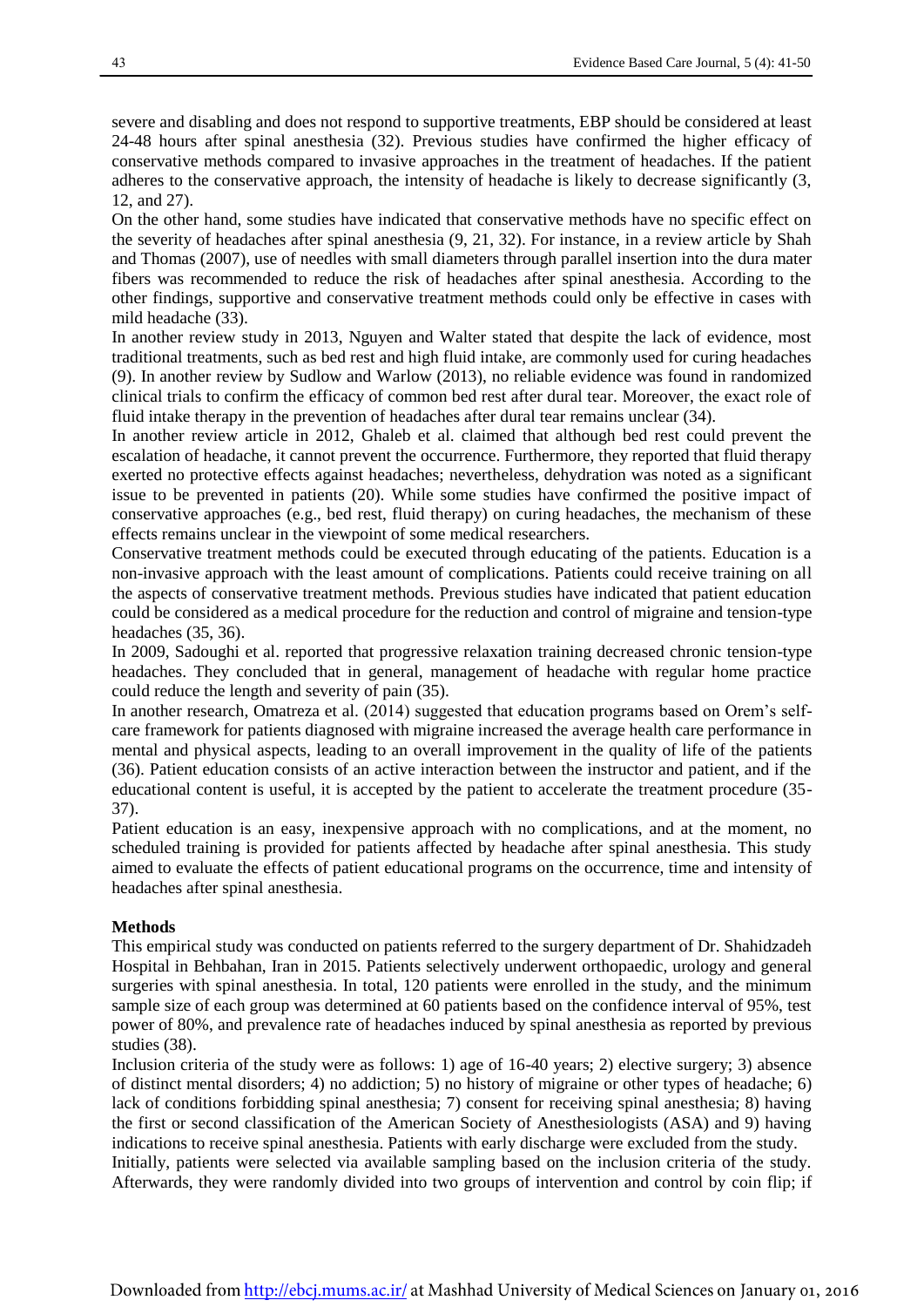one patient was placed in the intervention group, the next patient would be allocated to the control group. In total, 60 patients were allocated to each of the study groups.

To evaluate headaches, the visual analogue scale (VAS) was used. VAS is one of the most accepted scales for pain measurement and has been frequently used in various domestic and foreign studies. In this scale, the intensity of pain is rated by the patient within a score range of 0-10. Based on this scale, pain intensity has several levels, the most common of which are mild (scores 1-4), moderate (scores 5-6) and severe pain (scores 7-10) (39).

Patients in the intervention group received training with the educational content emphasizing on two aspects of bed rest and sufficient fluid intake. With respect to bed rest, patients were instructed to rest after regaining the sensory function in their legs within the first 24 hours after the surgery. For resting, the patients would lie on their back with the bed head lowered, and following that, they were asked to keep their head down, stay in the bed, and avoid using pillows. In case the patients needed to urinate or defecate, they were asked to use special bedpans.

As for fluid intake, the patients were required to drink 3-4 litres of water daily (one glass per hour, 200 cc) (23). Patients in the control group received no training, and if the patient or family members had a question about the headache, the nursing staff would provide them with clear, brief replies.

In the intervention group, theoretical and practical education was provided at the surgery department by experienced nurses in a face-to-face manner in three main stages, as follows: 1) at the surgery department (immediately after the preparation of patient files or one hour before patient transfer to the operation room); 2) in the waiting room of the surgery department (immediately before patient transfer to the operation room) and 3) at the surgery department (immediately after the surgery). Educational programs before surgery were carried out in the morning shift, while the training after surgery was implemented in the morning, evening or night shifts in the presence of one of the family members of the patient.

Depending on the level of consciousness in the patient, each stage of the training program lasted for 20-30 minutes on average. After the training, the patient was asked to repeat the educational content. Moreover, the educational content was provided for the patients in the intervention group in the form of pamphlets. Before inducing spinal anesthesia, patients were fully instructed on the self-report mechanism of VAS to report the intensity of headache.

To induce spinal anesthesia, all the patients were seated on the surgery bed, with their head and back bent over, and their hands placed on the knees. At this stage, the patients were supported by an anesthesiologist assistant. Spinal anesthesia was performed on all the patients by an anesthesiologist with more than 10 years of clinical experience. For all the patients, Quincke needle (No. 25, sharp-edged) was used.

After touching the lumbar spine of the patients and using the line landmark between two iliac spines, the needle was inserted with the median approach between the  $3<sup>rd</sup>$  and  $4<sup>th</sup>$  cords or the  $4<sup>th</sup>$  and  $5<sup>th</sup>$  cords in the form of cephalad at the angle of 10-15 degrees, so that the cross section of the needle was perpendicular to the longitudinal fibres of the dura mater. After placing the needle in the subarachnoid space and stabilization by aspiration of CSF, all patients were injected with 7.5-15 milligrams of 0.5% bupivacaine (Marcaine) depending on the required level of anesthesia. Also, based on the type of surgery, patients were put into different sleep positions, including supine, prone and lithotomy (lying on the back with open legs).

In addition to cardiac monitoring during the surgery, other parameters such as pulse rate, respiratory rate and blood pressure were monitored using a pulse oximeter device and a sphygmomanometer. Also, 1-3 milligrams of midazolam was intravenously injected to the patients as the tranquilizer.

Occurrence of headaches was followed-up from 12 hours to one week after the spinal anesthesia, and pain intensity was measured using VAS. The first evaluation of headache intensity was performed 12 hours after the spinal anesthesia, and pain intensity was re-examined by VAS every 12 hours during hospitalization. After the discharge of patients, pain intensity was followed-up every day for one week via phone calls with references to the training programs.

Data analysis was performed in SPSS V.18. In order to meet the study objectives and determine the intensity of pain in patients of the intervention and control groups, we used descriptive statistics (mean and standard deviation), and independent T-test was used for the comparison of study groups. In this study, P value of less than 0.05 was considered significant.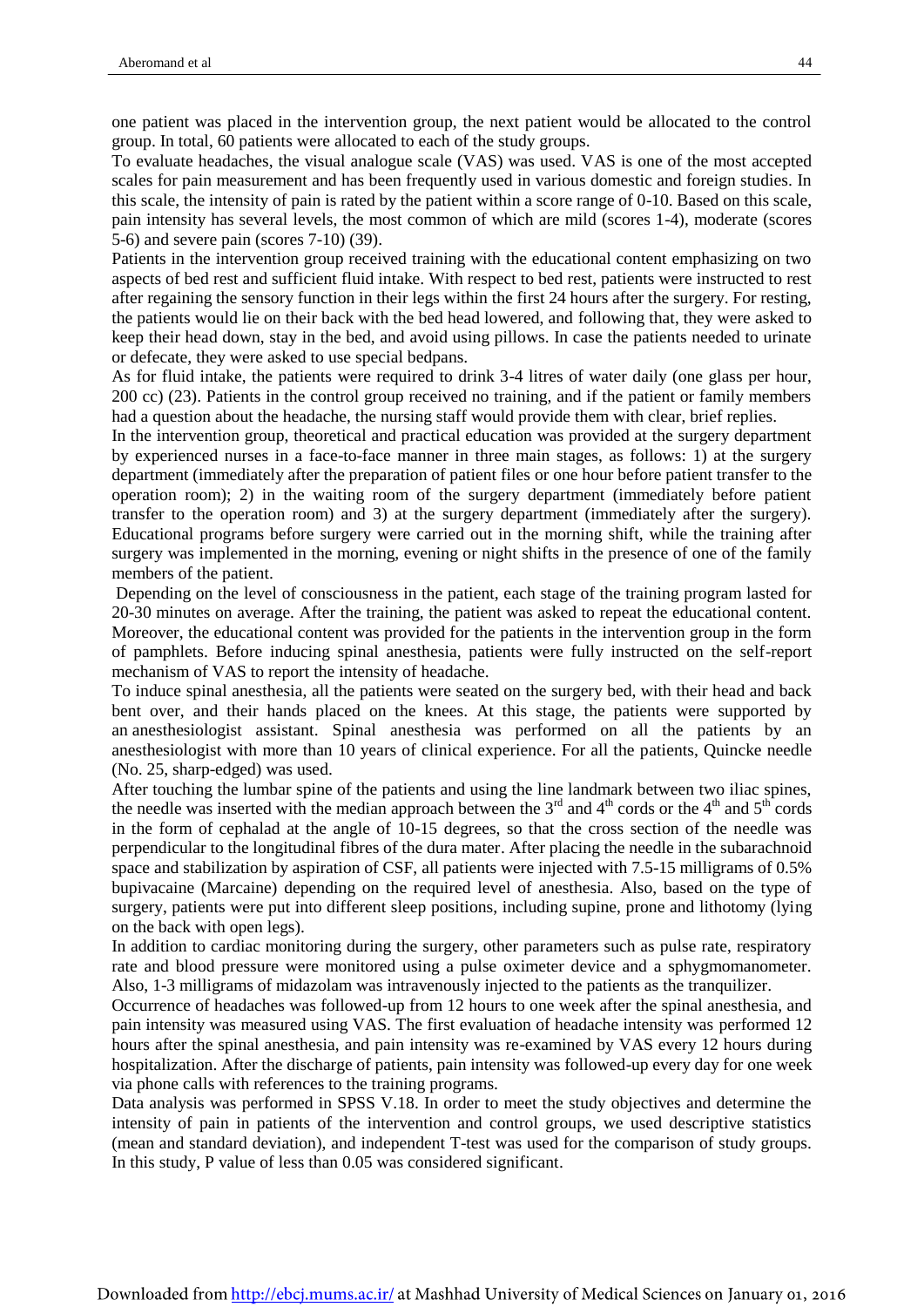#### **Results**

In this study, 47 patients in the intervention group (78.3%) and 48 patients (80%) in the control group were male, which encompassed the majority of the participants. Regarding the education status, 32 patients in the intervention group (52.5%) and 29 patients in the control group (47.5%) had high school education, which encompassed the majority of the participants.

According to the results of Chi-square test, there was no significant difference between the participants in terms of gender and education level. Mean age of the patients in the intervention and control groups was 26.13±7.63 and 26.4±5.1 years, respectively. Mean of BMI in the intervention and control groups was  $24.4\pm3.6$  and  $25.4\pm3.6$  kg/m<sup>2</sup>, respectively. Moreover, duration of surgery was  $61.5\pm13.7$  minutes in the intervention group and  $62.3\pm13.0$  minutes in the control group.

The results of independent T-test were indicative of no significant difference between the patients in terms of age, BMI and duration of surgery (Table 1). In addition, no significant difference was observed between the study groups in terms of age, gender, education level, BMI, and duration and type of surgery  $(P<0.05)$ .

| Table 1: Comparison of Demographic Characteristics in Intervention and Control Groups |  |
|---------------------------------------------------------------------------------------|--|
|---------------------------------------------------------------------------------------|--|

|                              | Variables              | <b>Intervention Group</b> | Control Group   | <b>Test Results</b> |  |
|------------------------------|------------------------|---------------------------|-----------------|---------------------|--|
| Education                    | High School            | 32 (52.5%)                | 29 (47.5%)      |                     |  |
| Level                        | Diploma                | $16(42.1\%)$              | 22 (57.9%)      | $*0.46$             |  |
|                              | Academic               | $12(57.1\%)$              | $9(42.9\%)$     |                     |  |
| Gender                       | Female                 | 13 (21.7%)                | 12(20%)         |                     |  |
|                              | Male                   | 47 (78.3%)                | 48 (80%)        | $*0.82$             |  |
|                              | Age (year)             | $26.1 \pm 7.6$            | $26.4 \pm 5.1$  | $**0.8$             |  |
|                              | <b>Body Mass Index</b> | $24.4 \pm 3.6$            | $25.4 \pm 3.6$  | $**0.12$            |  |
| Duration of Surgery (minute) |                        | $61.5 \pm 13.7$           | $62.3 \pm 13.0$ | $**0.76$            |  |

\*Chi-square test; \*\*Independent T-test

With respect to the prevalence of headache caused by spinal anesthesia, our findings indicated that eight patients (25.8%) in the intervention group and 23 patients (74.2%) in the control group had headaches after spinal anesthesia. In this regard, the results of Chi-square test showed a significant difference in terms of the occurrence of headaches between the study groups  $(P=0.001)$ .

All the patients in the intervention group had headaches during the first 48 hours after anesthesia, whereas no headache was reported after 48 hours. In the control group, 11 patients (47.8%) had headaches 48 hours after the surgery (P=0.03). In this regard, a significant difference was observed between the study groups in terms of the time of headache after spinal anesthesia (Table 2).

| Table 2, Thile of Headache Occurrence and Spinal Allestiicsia in thief vehilon and Control Groups |                    |               |          |                         |
|---------------------------------------------------------------------------------------------------|--------------------|---------------|----------|-------------------------|
|                                                                                                   | Intervention Group | Control Group | Total    | Chi-square Test Results |
| Group Time Of Headache Occurrence                                                                 | N(% )              | N(% )         | $N(\%)$  |                         |
| 24 Hours after Surgery                                                                            | 4 (50)             | 4(17.4)       | 8(25.8)  | $P=0.03$                |
| 48 Hours after Surgery                                                                            | 4 (50)             | 8(34.8)       | 12(38.7) | $X^2=6.62$              |
| More than 48 Hours after Surgery                                                                  | 0(0)               | 11(47.8)      | 11(35.5) | $Df=2$                  |
| Total                                                                                             | 8 (100)            | 23 (100)      | 31 (100) |                         |
|                                                                                                   |                    |               |          |                         |

**Table 2: Time of Headache Occurrence after Spinal Anesthesia in Intervention and Control Groups**

According to the results of this study, the intensity of pain was different in patients of the intervention and control groups. As such, mean of pain intensity was  $5\pm1.85$  in the intervention group and 7.13±2.13 in the control group. In this regard, the results of independent T-test were indicative of a significant difference between the study groups ( $t = -2.5$ ,  $P = 0.01$ ) (Table 3).

| Table 3: Mean of Pain Intensity in Intervention and Control Groups |              |             |                            |  |
|--------------------------------------------------------------------|--------------|-------------|----------------------------|--|
|                                                                    | Group        |             | Independent T-test Results |  |
|                                                                    | Intervention | Control     |                            |  |
| Pain Intensity (Mean $\pm SD$ )                                    | $5.0 + 1.8$  | $7.1 + 2.1$ | $P=0.01$                   |  |
|                                                                    |              |             | $t = -2.5$                 |  |

#### **Discussion**

According to the findings of the present study, incidence rate of headaches due to spinal anesthesia was lower in the intervention group compared to the control group, and a significant difference was observed between the study groups in this regard. Moreover, pain intensity was lower in the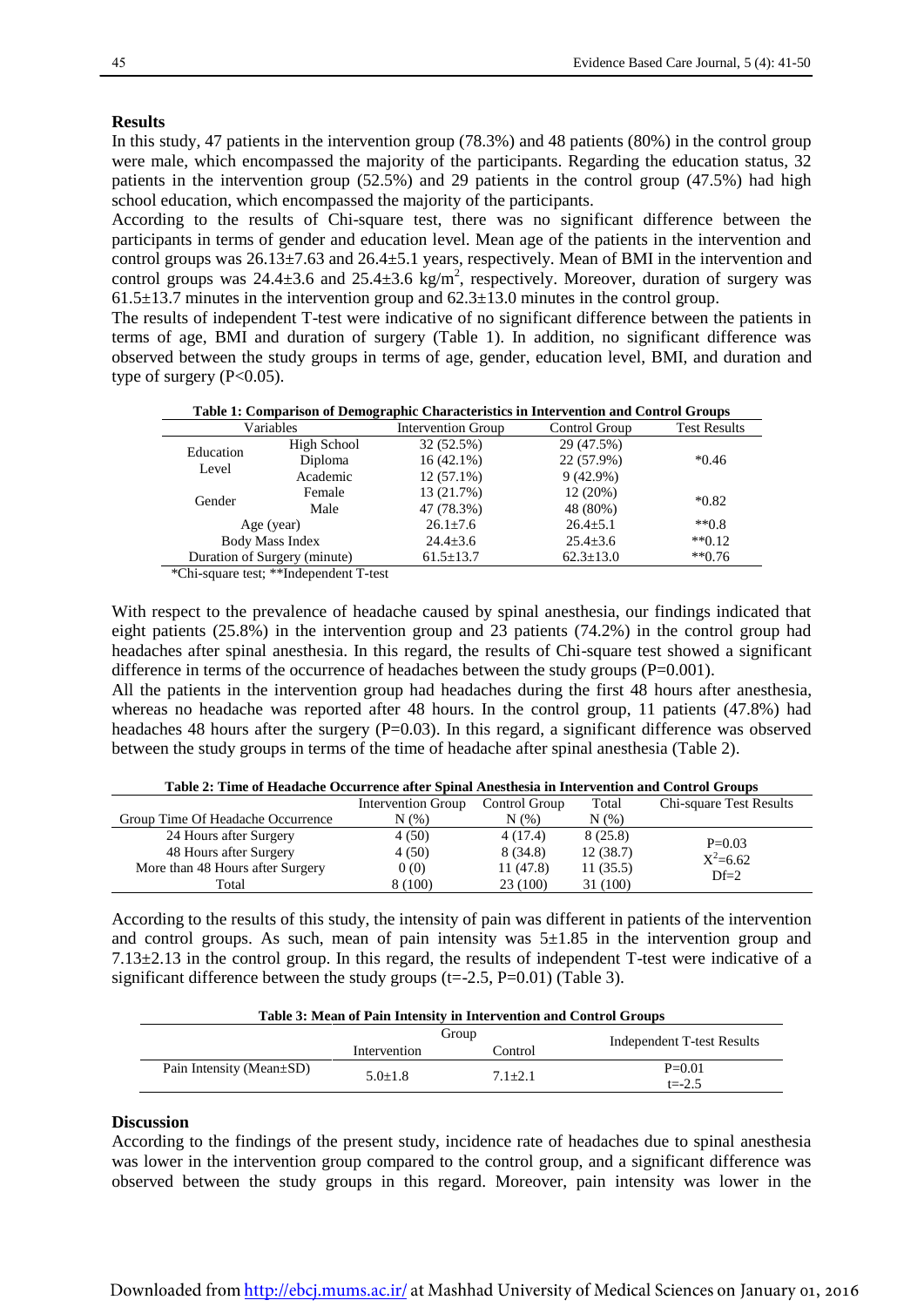intervention group compared to the control group, which confirms the positive effect of scheduled education program on the reduction of headache after spinal anesthesia.

In most of the cases, headaches occurred during the first 48 hours after spinal anesthesia. This could be due to the fact that during the first 24 hours after spinal anesthesia, the patient is mostly resting, and meanwhile, CSF is gradually discharged from the dural punctures. With increased amount of CSF, headache is likely to occur within 48 hours after the surgery.

In the studies by Shah & Thomas (2007) and Nguyen & Walter (2014), the interval for the occurrence of headache after spinal anesthesia was reported to be 48 hours, which is in line with the results of the present study (9, 33). Review of the literature in Cochrane database (Sudlow & Warlow (2013), Dodge et al. (2013) quoting from Dejernes & Vankvtn (2005) confirmed this time interval for the incidence of headaches after spinal anesthesia (19, 34).

On the other hand, other studies have reported different time intervals for the incidence of postoperative headache. For instance, headaches occurred within the first 72 hours after surgery in the studies by Zeger (2012) and Turnbull (2003) (14, 40), while Barbosa (2011) and Ghaleb (2012) reported the incidence of headaches during the first seven days after surgery (20, 30). In another research by Najafi et al. (2014), this time interval was reported to be five days after dural puncture (13).

In the current study, the prevalence of headaches caused by spinal anesthesia was 25.8% in both groups, while this rate has been reported differently in previous studies. In the earliest studies in this regard, Shepherd and Turnbull (2003) quoted from Wyer (1898) that the prevalence of headache was as much as 66% (40), and the significant difference of this finding with the results of our study could be due to the use of needles with larger diameters for spinal anesthesia in the study by Shepherd and Turnbull. In the current study, we used a Quincke needle (No. 25).

In another research by Baig (2014), the prevalence of postoperative headache was estimated at 21.7% (1), while Mahajan & Sharma (2002) reported this rate to be 24% (41). Also, the results obtained by Dodge et al. (2013) reported the prevalence of postoperative headache to be 25.5% (19), while this rate was estimated at 25% in the study by Geurts et al. (1990) (42).

Similarities between the findings of the aforementioned studies and the present research could be due to the use of needles with equal diameters (Quincke, No. 25) for spinal anesthesia. Furthermore, the patients in the aforementioned studies and our research were almost within the same age range.

According to our findings, incidence of headache during the first 24-48 hours after spinal anesthesia had a significant difference between the study groups. After 48 hours, no headaches were reported in patients of the intervention group, which denotes the effectiveness of the education program in the reduction of the headache caused by spinal anesthesia.

Adequate fluid intake (e.g., water) increases the production of the CSF, and sufficient bed rest could prevent the discharge of this fluid from the punctured dura. As a result, it compensates for the diminished pressure of the CSF caused by spinal anesthesia, leading to the reduced intensity of the headache.

According to the results of the present study, conservative treatments, such as adequate bed rest and fluid intake, could effectively reduce the occurrence and intensity of headache after spinal anesthesia. This finding is consistent with the results obtained by different studies in this regard (3, 10, 12).

On the other hand, some researchers have reported conservative approaches to have no significant effect on the occurrence and intensity of headache after spinal anesthesia (38, 43, 44). Recent experiments in this regard mostly consist of clinical trials, empirical studies with pretest-posttest designs, and review articles.

Insignificant effect of conservative approaches on the incidence and intensity of headache as reported by previous studies could be due to the fact that the patients were not recommended for sufficient bed rest and simultaneous fluid intake. In the current study, the patients were asked to stay in bed for at least 24 hours after surgery, in addition to adequate intake of water and other fluids.

It is also noteworthy that the diameter of the needle used for spinal anesthesia significantly affects the occurrence and intensity of postoperative headaches. In the aforementioned studies, the needles used for spinal anesthesia were larger compared to our research.

In the review of literature, no domestic or foreign studies were found regarding the effect of patient education programs on the reduction or control of headaches after spinal anesthesia. Therefore, we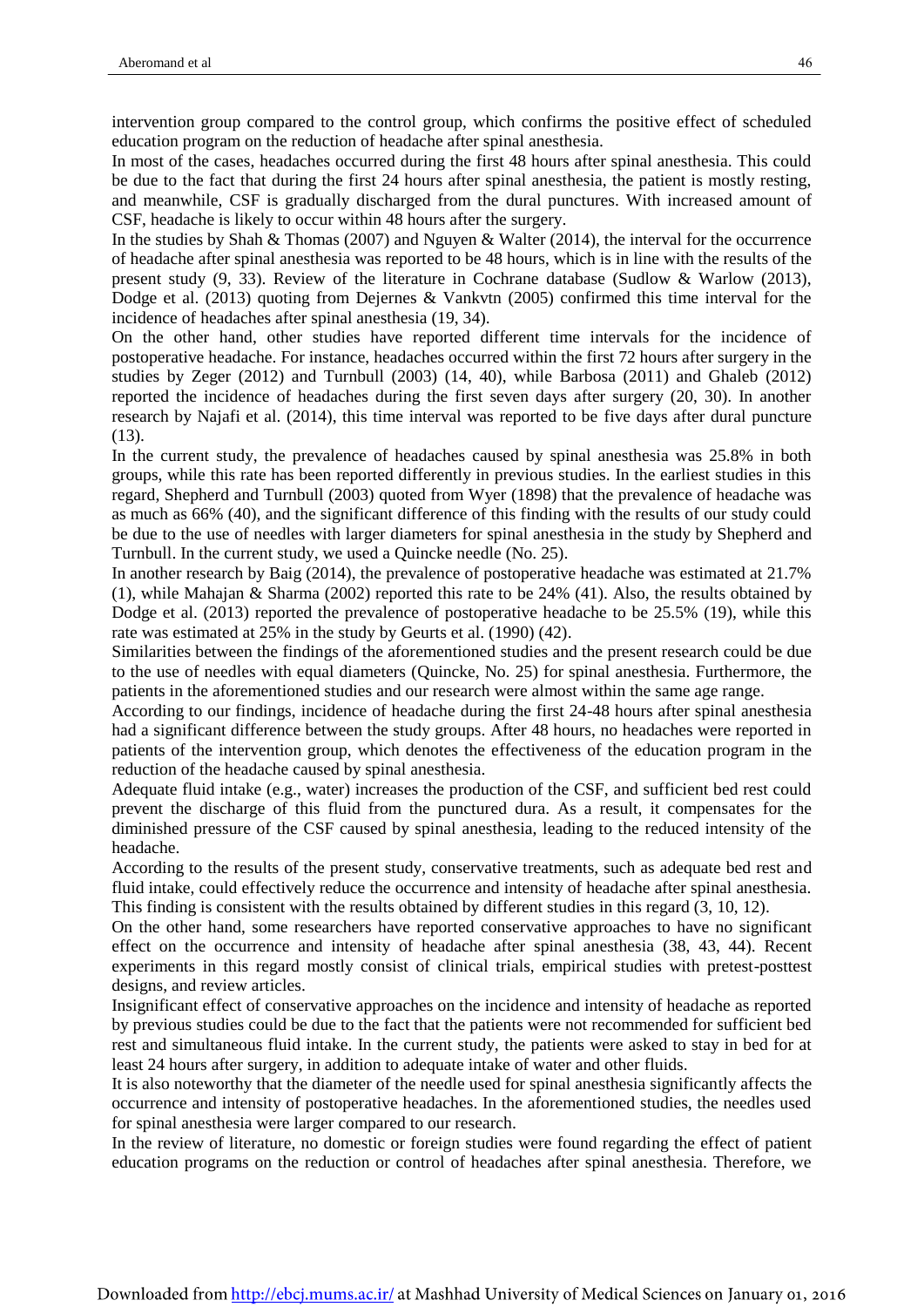evaluated a number of studies focusing on the effects of patient education on the reduction of migraine and tension-type headaches.

In one research, Abdi et al. (2014) reported that high-intensity aerobic exercise for eight consecutive weeks could reduce different indices of migraine headaches (e.g., frequency of attacks, intensity and duration of headaches). Therefore, this type of training was recommended as a non-medicinal approach for the treatment of patients with migraine (45).

In this regard, Sadoughi et al. (2005) reported that progressive relaxation training could effectively decrease chronic tension-type headaches. In general, it was claimed that management of headache could effectively diminish the duration and intensity of pain (35). Moreover, the findings of Saedi et al. (2010) indicated that guided imagery visualization and progressive relaxation training were effective in the reduction of migraine headaches and the associated disabilities (46).

In the current study, attendants of the patients were also reminded that if implemented correctly, the education program could in fact decrease the occurrence and intensity of headaches after spinal anesthesia. Participation and support of family members probably played a pivotal role in the successful outcome of the education program in our study.

#### **Implications for Practice**

According to the results of this study, systematic educational programs focusing on conservative methods of treatment (bed rest and sufficient fluid intake during 24 hours postoperatively) could effectively reduce the occurrence and intensity of headaches induced by spinal anesthesia. Therefore, it is recommended that scheduled patient training be included in preoperative preparation programs in order to prevent headaches. In conclusion, it is suggested that the effect of systematic educational programs on the reduction of the occurrence and intensity of headaches be evaluated in patients within other age groups.

#### **Acknowledgments**

This article was extracted from a master's thesis approved by Rafsanjan University of Medical Sciences (ethical code: IR.RUMS.REC.29). Hereby, we extend our gratitude to the Research Deputy of Rafsanjan University of Medical Sciences for the financial support of this study. We would also like to thank the staff of Dr. Shahidzadeh Hospital of Behbahan and all the patients and their families for assisting us in this research project.

#### **Conflict of interest**

The authors declare that there is no conflict of interest.

#### **References**

- 1. Baig T. Comparison of 25 Gauge Cutting with Noncutting Needles for Post Dural Puncture Headache in Obstetric Patients. J Anesth Clin Res. 2014;5(10):1-3.
- 2. Bauset-Navarro J, Sanchez-Ortuno IM, Gomez-Cardenas C, Sanz-Monllor A, Cinesi-Gomez C, Pinera-Salmeron P. Iatrogenic after Spinal Puncture Technique. Prevalence Study of Headache and Associated Factors. Rev Neurol. 2014;58(5):193-8.
- 3. Brull R, Macfarlane A, Chan V. Spinal, Epidural, and Cauddal Anesthesia. In: Miller RD EL, Fleisher LA, Wiener- kronish JP, Young WL, editor. Miller's Anesthesia. 8 ed. Philadelphia: Elsevier; 2015. p. 1684-716.
- 4. Bhattacharyya R. Postdural Puncture Headache. J Indian Med Assoc. 2010;108(7):470.
- 5. Kanazi G, Abdallah F, Dabbous A, Atweh S, El-Khatib M. Headache and Nuchal Rigidity and Photophobia after an Epidural Blood Patch: Diagnosis by Exclusion of Persistent Post-Dural Puncture Headache Mimicking Meningitis. Br J Anaesth. 2010;105(6):871-3.
- 6. Agerson AN, Scavone BM. Prophylactic Epidural Blood Patch after Unintentional Dural Puncture for the Prevention of Postdural Puncture Headache in Parturients. Anesth Analg. 2012;115(1):133-6.
- 7. Sachs A, Smiley R. Post-dural puncture headache: The Worst Common Complication in Obstetric Anesthesia. Seminars in perinatology. 2014;38(6):386-94.
- 8. Stendell L, Fomsgaard JS, Olsen KS. There is Room for Improvement in the Prevention and Treatment of Headache after Lumbar Puncture. Dan Med J. 2012;59(7):1-5.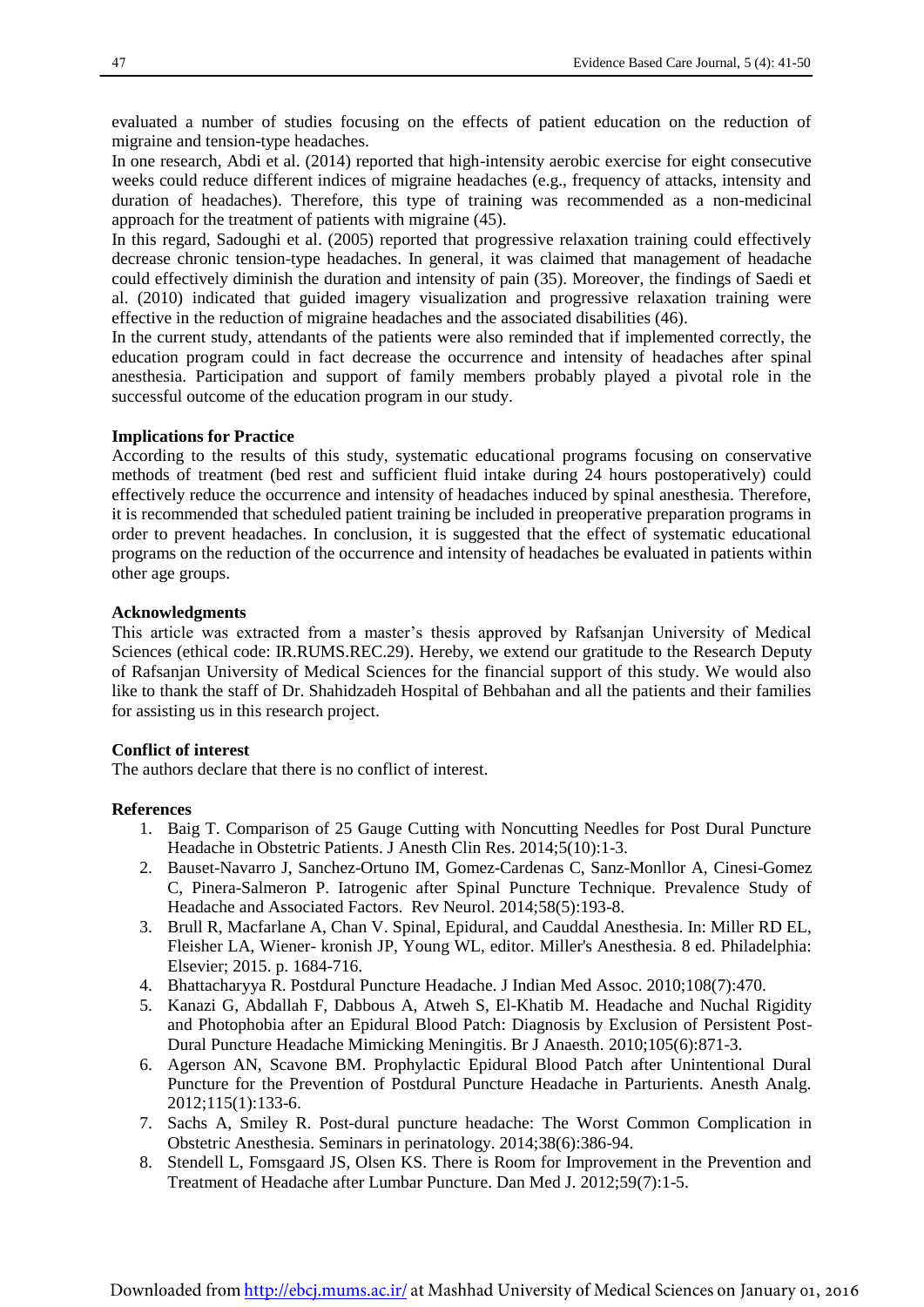- 9. Nguyen DT, Walters RR. Standardizing Management of Post-Dural Puncture Headache in Obstetric Patients: A Literature Review. Open J Anesthesiol. 2014;4(10):244-53.
- 10. Singh J, Ranjit S, Shrestha S, Limbu T, Marahatta S. Post Dural Puncture Headache. J Inst Med. 2010;32(2):30-2.
- 11. Tinca C, Ciobotaru R, Voinescu D, Matei M, Ciobotaru O, Tolan T. Post-Dural Puncture Headache. Annals of the University Dunarea de Jos of Galati: Fascicle: XVII, Medicine. 2014(1):87-91.
- 12. Deo G. Post Dural Puncture Headache. Journal of Chitwan Medical College. 2013;3(1):5-10.
- 13. Najafi A, Emami S, Khajavi M, Etezadi F, Imani F, Lajevardi M, et al. Is Epidural Dexamethasone Effective in Preventing Postdural Puncture Headache? Acta Anaesthesiol Taiwan. 2014;52(3):95-100.
- 14. Zeger W, Younggren B, Smith L. Comparison of Cosyntropin Versus Caffeine for Post-Dural Puncture Headaches: A Randomized Double-Blind Trial. World J Emerg Med. 2012;3(3):182-5.
- 15. Marc W, Thomas V. Post-Dural Puncture Headache. Anesth Pain Med. 2012;1(4):273-4.
- 16. Tapar H, Kaya Z, Süren M. Post Dural Puncture Headache. Journal of Contemporary Medicine. 2013;3(1):66-70.
- 17. Beigh Z, Ommid M, Gupta AK, Akhoon S, Qazi S. Post Dural Puncture Headache in Ceasarean Sections A Study with 25 Gauze Quincke Needle. Pravara Medical Review. 2011;6(2):11-5.
- 18. Waise S, Gannon D. Reducing the Incidence of Post-Dural Puncture Headache. Clin Med. 2013;13(1):32-4.
- 19. Dodge B, Heather S, Geracioti J, Thomas D. Cigarette Smokers Have Reduced Risk for Post-Dural Puncture Headache. Pain physician. 2013;16(1):20-30.
- 20. Ghaleb A, Khorasani A, Mangar D. Post-Dural Puncture Headache. Int J Gen Med. 2012;5:45-51.
- 21. Sahin S. Can Physicians Prevent Post-Lumbar Puncture Headache or Intracranial Hypotension? J Neurosci Rural Pract. 2015;6(2):131-2.
- 22. Sen J, Sen B. Non invasive Management of Post Dural Puncture Headache-A Comparison. Bangladesh Journal of Medical Science. 2014;13(2):114-8.
- 23. Ashraf N, Sadeghi A, Azarbakht Z, Salehi S, Hamediseresht E. Hydrocortisone in Post-Dural Puncture Headache. Middle East journal of anesthesiology. 2007;19(2):415-22.
- 24. Basurto Ona X, Uriona Tuma SM, Martínez García L, Solà I, Bonfill Cosp X. Drug Therapy for Preventing Post-Dural Puncture Headache. Cochrane Database Syst Rev. 2013;2(7):1-70.
- 25. Miu M, Paech M, Nathan E. The Relationship Between Body Mass Index and Post-Dural Puncture Headache in Obstetric Patients. Int J Obstet Anesth. 2014;23(4):371-5.
- 26. Fournet-Fayard A, Malinovsky JM. Post-Dural Puncture Headache and Blood-Patch: Theoretical and Practical Approach. Ann Fr Anesth Reanim. 2013;32(5):325-38.
- 27. Alstadhaug K, Odeh F, Baloch F, Berg D, Salvesen R. Post-Lumbar Puncture Headache. Tidsskr Nor laegeforen. 2012;132(7):818-21.
- 28. Ramirez S, Gredilla E, Martinez B, Gilsanz F. Bilateral Subdural Hematoma Secondary to Accidental Dural Puncture. Rev Bras Anestesiol. 2015;65(4):306-9.
- 29. Najafi Z, Taghadosi M, Sharifi K, Farrokhian A, Tagharrobi Z. The Effects of Inhalation Aromatherapy on Anxiety in Patients With Myocardial Infarction: A Randomized Clinical Trial. Iran Red Crescent Med J. 2014;16(8):7-16.
- 30. Barbosa FT. Post-Dural Headache with Seven Months Duration: Case Report. Rev Bras Anestesiol. 2011;61(3):355-9.
- 31. Ahmed S, Jayawarna C, Jude E. Post Lumbar Puncture Headache: Diagnosis and Management. Postgrad Med J. 2006;82(973):713-6.
- 32. Lavi R, Rowe J, Avivi I. Lumbar Puncture: It is Time to Change the Needle. Eur Neurol. 2009;64(2):108-13.
- 33. Shah P, Thomas S. Post-Lumbar Puncture Headache. Hosp Physician. 2007;43(6):51.
- 34. Sudlow CL, Warlow CP. Withdrawn: Posture and Fluids for Preventing Post-Dural Puncture Headache.Cochrane Database Syst Rev. 2013;7(2):1-61.